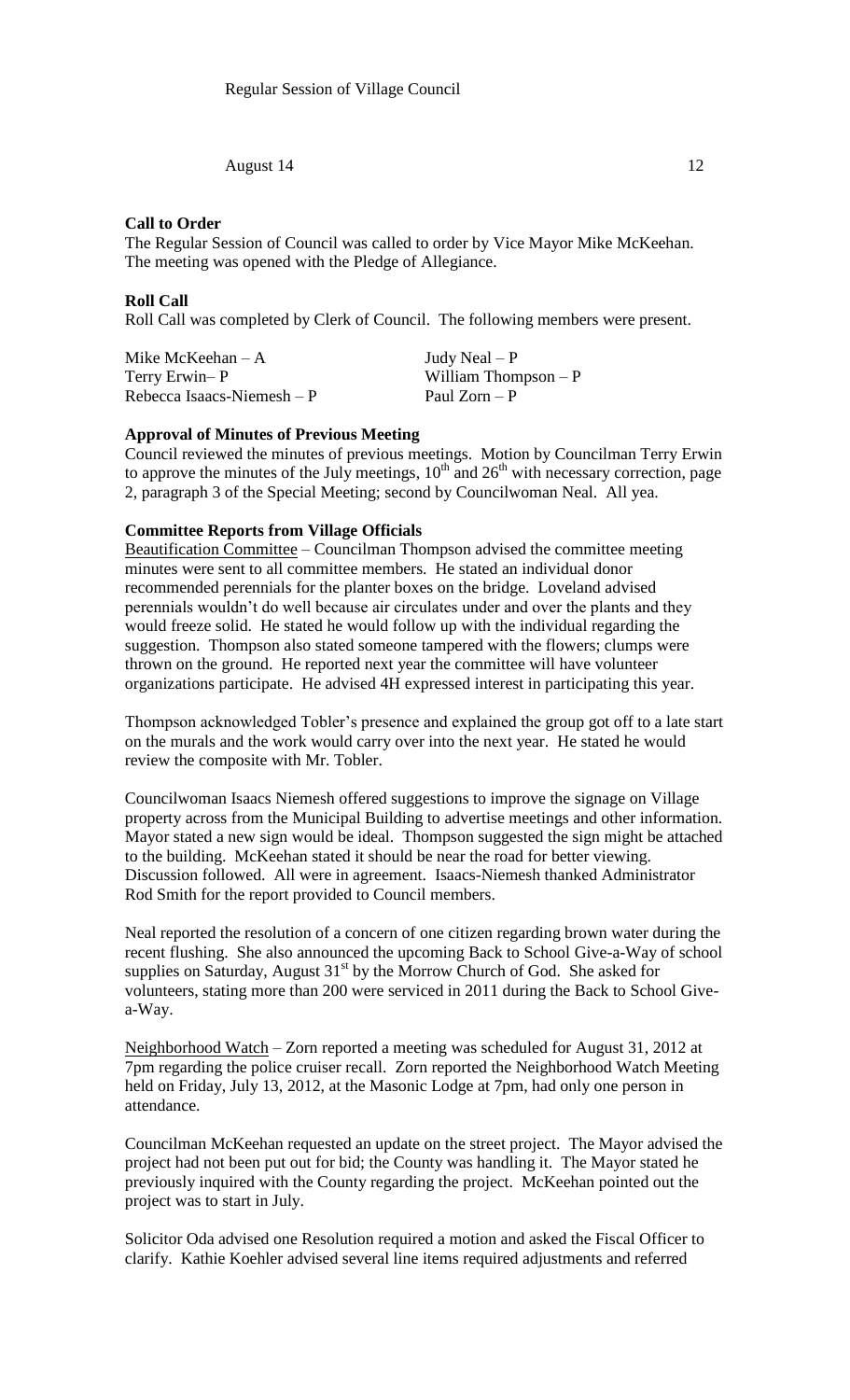#### August 14 12

Council to a memo distributed listing the adjustments and line items. She stated a \$10,500 adjustment was needed from the Woodlands Recruitment Improvement Fund. The Mayor addressed the item during his comments.

The Mayor stated he requested Council approve a one year Rumpke contract extension at the previous meeting. He explained in a recent meeting company representatives offered to roll rates back to 2010 if the Village approved the contract for *two* years. He stated this way resident's rates would not need to be raised. He asked Council to amend the Ordinance.

Motion by Neal to suspend the rules and waive three readings to amend Ordinance #15- 12; second by Isaacs-Niemesh. All yea. Motion by Neal to adopt the amendment for Ordinance #15-12, extending the Rumpke waste contract for two years; second by Isaacs-Niemesh. All yea.

Mayor Erwin discussed the water problem causing flooding at Hopkins and Virginia, as well Thompson; he stated water is coming off the subdivision. He advised Salem Township did not want to participate to repair it. Mayor Erwin stated the problem has gone on for 30 years; recently, some of the residents had to replace carpet. He advised the engineers looked at the problem area; work could be completed from the Woodlands Improvement Fund. The Mayor stated the Village would be able to make the repairs for about \$10,000 rather than \$30,000; Chief Kilburn would provide his equipment. Mayor Erwin described the equipment to be used and the repair process. McKeehan asked for the specific location of the catch basin. The Mayor gave the location and stated he felt the repair should be done and advised Thompson Street was a much bigger problem and may require a grant. Discussion followed. Oda advised action would require either a majority vote or a Resolution. Mayor Erwin called for a majority vote. All yea.

The Mayor discussed the restroom at Phegley Park. He stated there was not a restroom on the Bike Trail open year around. More people are gathering in that area on the weekend. He suggested the park restroom be opened year around to attract more people to the area. In order to do this, the restrooms would need to be winterized and heated. Council agreed.

#### **Approval of Disbursements**

Fiscal Officer Kathie Koehler distributed one Schuerer Trust Fund application for review. Village disbursements were distributed to Council. Standard Bank Reconciliation Reports by Fund and Fund Summary were provided from July 1, 2012 to August 10, 2012. Koehler advised Council received a copy of the adjustments needed. She explained the Leads invoice increased and a \$300 adjustment was needed; the Feed Holiday credit expired and the cost increased to \$1200.

Motion by Neal to suspend the rules and waive three readings of Resolution #13-12; second by Councilman Erwin. All yea. Motion by Neal to adopt Resolution #13-12, approving adjustments to line items in the appropriations as requested; second by T. Erwin. All yea.

Motion by Isaacs-Niemesh to pay the bills; second by Zorn. All yea.

### **Committee Reports from Village Officials Cont'd**

Village Administrator Rodney Smith discussed the report distributed to Council of projects underway in the Village and gave his reasoning for providing the communication. He advised he would provide a report each month. He highlighted areas where steps were being taken to enhance processes including Record Retention and the Economic Development strategy for the Village. He stated there were a lot of positive comments regarding the flowers along the bridge. Smith asked for questions on the report. McKeehan complimented Smith for the report and inquired about the grant